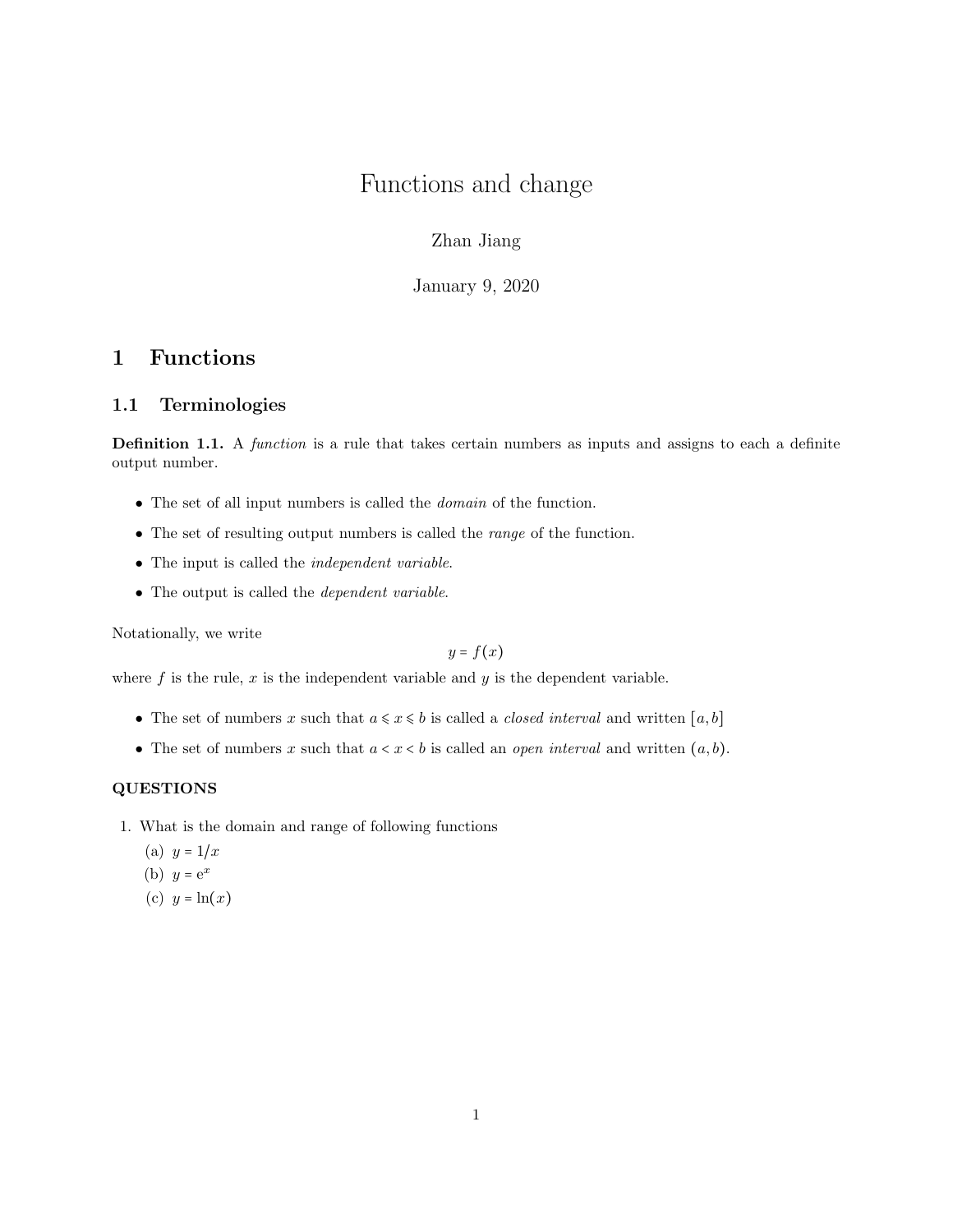2. Give the approximate domain and range of each function.



3. Which of the following functions has its domain identical with its range

- (a)  $f(x) = x^2$
- (b)  $g(x) = \sqrt{x}$
- (c)  $h(x) = x^3$
- (d)  $i(x) = |x|$

4. The function  $S = f(t)$  gives the average annual sea level, S, in meters, in Aberdeen, Scotland, as a function of t, the number of years before 2008. Write a mathematical expression that represents the statement "the average annual sea level in Aberdeen was the same in 1865 and 1911".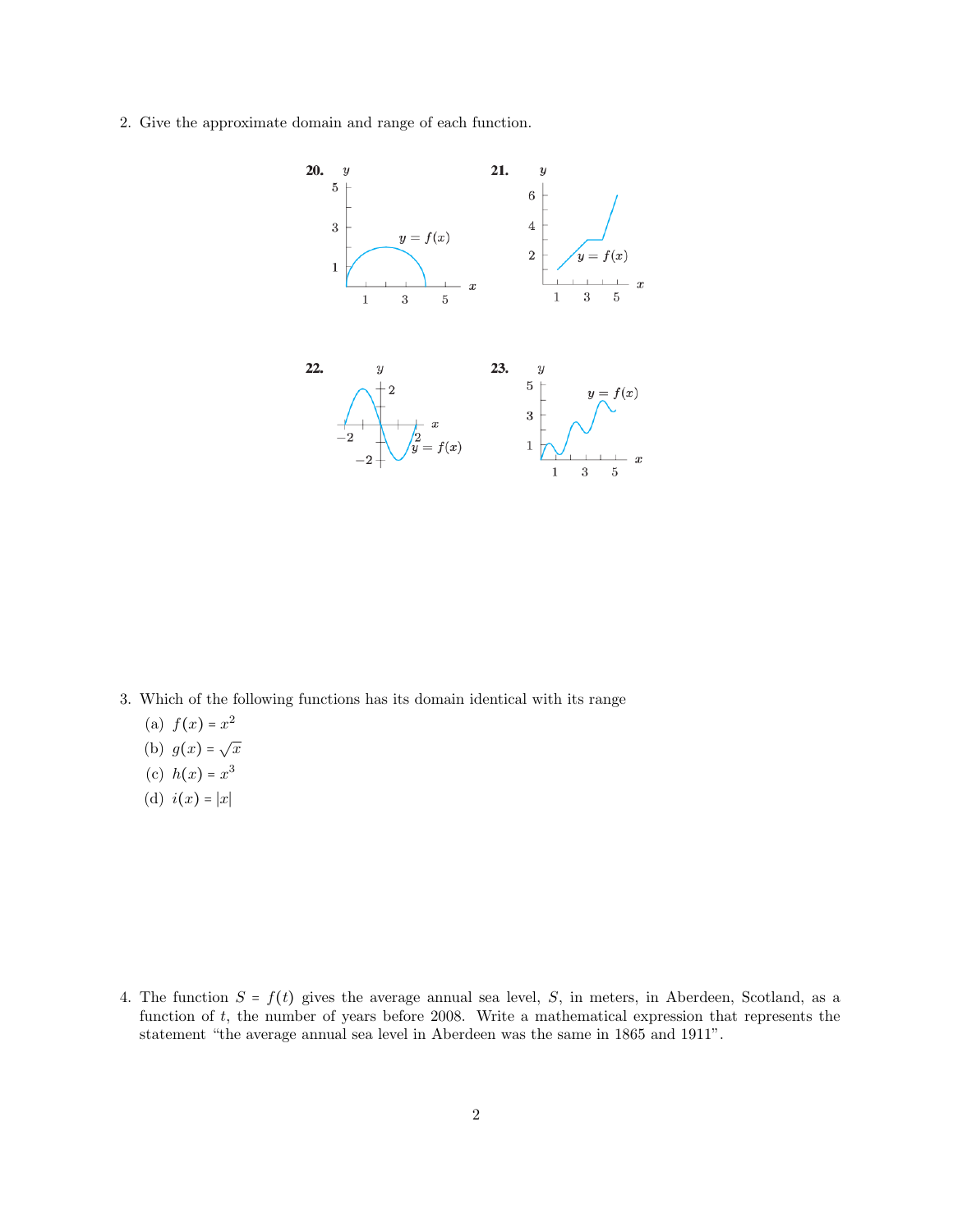## 1.2 The Rule of Four: Tables, Graphs, Formulas, and Words

Functions can be represented by tables, graphs, formulas, and descriptions in words. Key point is that function  $\neq$  formula.

### QUESTIONS

1. Which graph below best matches each of the following stories?



- (a) I had just left home when I realized I had forgotten my books, and so I went back to pick them up.
- (b) Things went fine until I had a flat tire.
- (c) I started out calmly but sped up when I realized I was going to be late.

## 2 Linear Functions

## 2.1 Definition

A linear function has the form

$$
y = f(x) = mx + b
$$

where

- $m$  is the *slope*, or rate of change of  $y$  with respect to  $x$ ,
- $\bullet$  b is the *vertical intercept*, or value of y when x is zero.

The graph is a straight line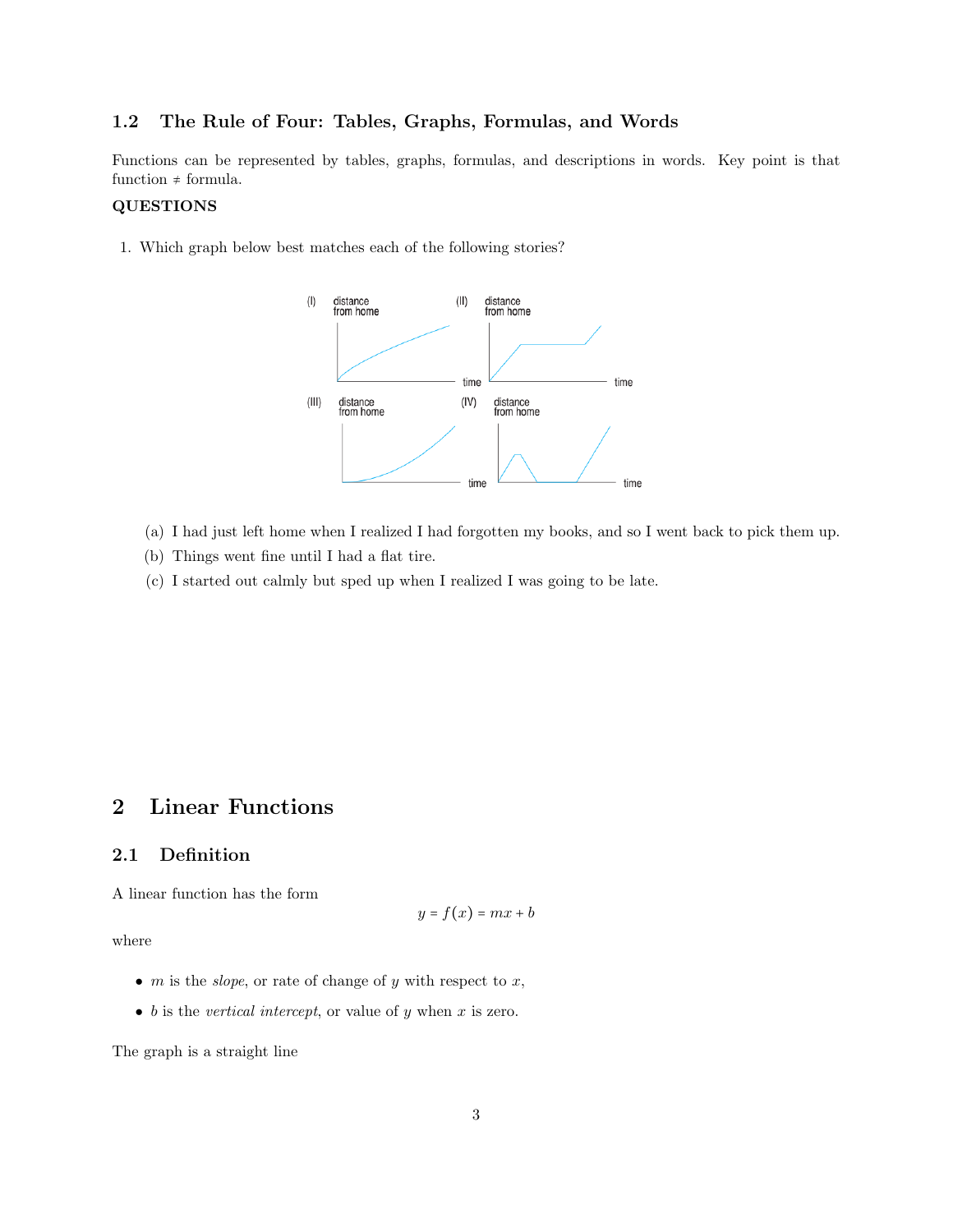

Two lines are parallel to each if and only if their slopes are the same. Two lines are perpendicular to each other if and only if

To recognize that a table of x and y values comes from a linear function,  $y = mx + b$ , look for differences in  $y$ -values that are constant for equally spaced  $x$ -values.

## QUESTIONS

1. Match the graphs with the following equations



- (a)  $y = -2.72x$
- (b)  $y = 0.01 + 0.001x$
- (c)  $y = 27.9 0.1x$
- (d)  $y = 0.1x 27.9$
- (e)  $y = -5.7 200x$
- (f)  $y = x/3.14$

2. Find a linear function that generates the values in table below

|               |                                                             | $\parallel$ 5.3 | $1\;\;5.4$ | 1, 5.5 | $1\,5.6$ |
|---------------|-------------------------------------------------------------|-----------------|------------|--------|----------|
| $\mathcal{Y}$ | $\mid$ 27.8 $\mid$ 29.2 $\mid$ 30.6 $\mid$ 32.0 $\mid$ 33.4 |                 |            |        |          |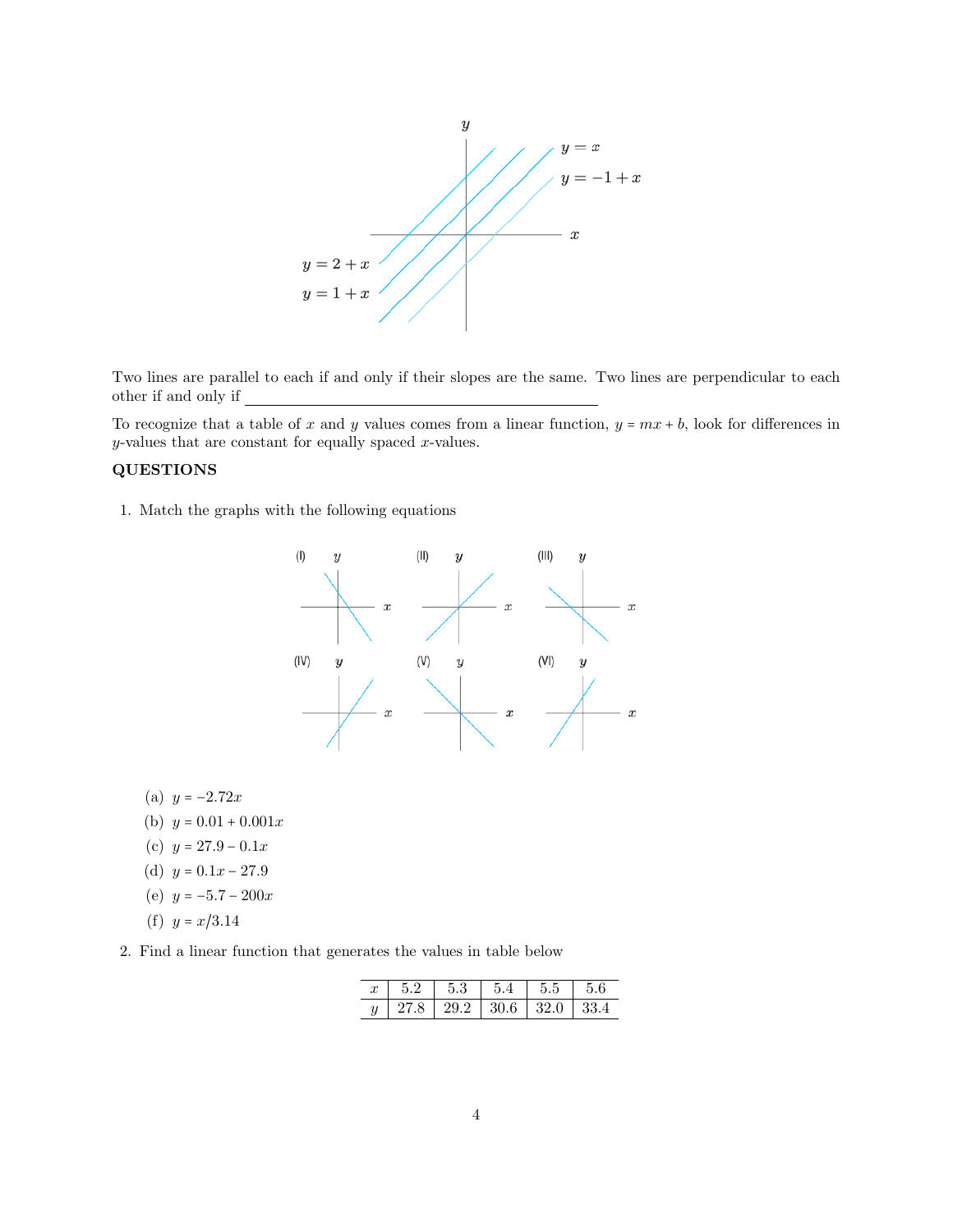3. The table gives the average weight,  $w$ , in pounds, of American men in their sixties for height,  $h$ , in inches.

| $h(\text{inches})$   68   69   70   71   72   73   74   75         |  |  |  |  |
|--------------------------------------------------------------------|--|--|--|--|
| $w(\text{pounds})$   166   171   176   181   186   191   196   201 |  |  |  |  |

- (a) How do you know that the data in this table could represent a linear function?
- (b) Find weight  $w$  as a linear function of height  $h$ . What is the slope of the line? What are the units for the slope?
- (c) Find height h as a linear function of weight w. What is the slope of the line? What are the units for the slope?

4. Find an equation for the line through the point  $(2,1)$  which is perpendicular to the line  $y = 5x - 3$ .

- 5. A company rents cars at \$40 a day and 15 cents a mile. Its competitor's car are \$50 a day and 10 cents a mile.
	- (a) For each company, give a formula for the cost of renting a car for a day as a function of the distance traveled.
	- (b) On the same axes, graph both functions.
	- (c) How should you decide which company is cheaper?